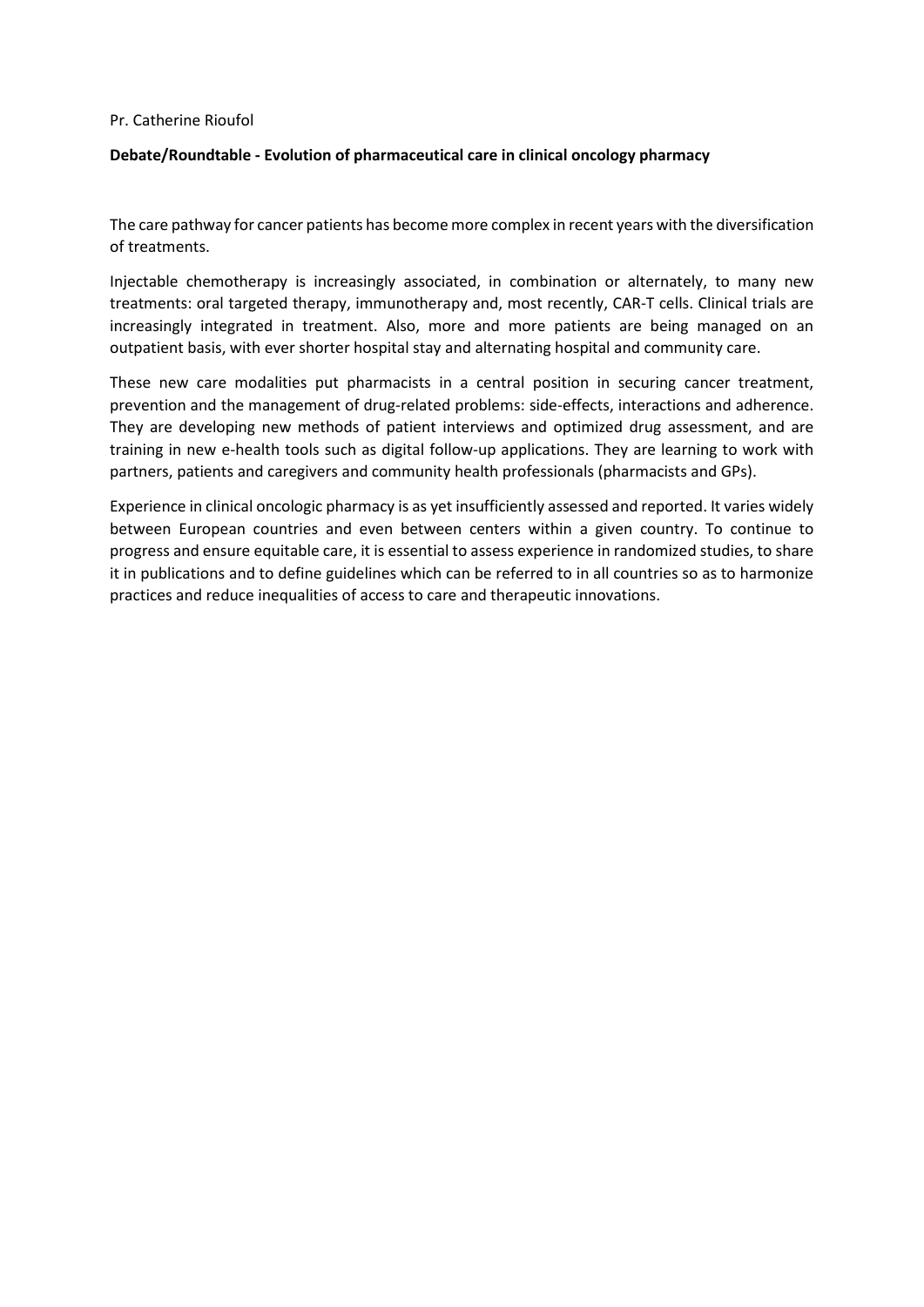Evolution of pharmaceutical care in clinical oncology pharmacy

## Eduard Fort Cadamartina, Spain

Since imatinib was approved in 2001 for treating Chronic Mieloid Leukemia and Erlotinib was approved in 2004 for treating locally adavanced or Metastasic Non Small Cell Lung Cancer,several new oral anticancer drugs are now available for treating the most of oncohematological diseases with diferent toxicity profiles. This news treatments lead to a better survival and increase prevalence in out-patients Pharmacy Hospital Services and its assistential pressure on it. The most important thing is patient's treatment knowledge, and Clinical Oncological Pharmacist have to resolve their answers and doubts by patient education. Their follow-up is also important to educate when changes in their regim are introduced, to detect potential major or moderate interactions, toxicity and adherence. Electronic prescription/validation systems could help us to detect some drug related-problems and try to resolve it. Nowadays this drugs are used to different type of patients but with the same drug dose and maybe in future pharmacokinetic monitorization could help us to change fromprecision therapies to individualized treatments, leading to less toxicity. Could be combination of Immunotherapy with oral anticancer treatment a new step?